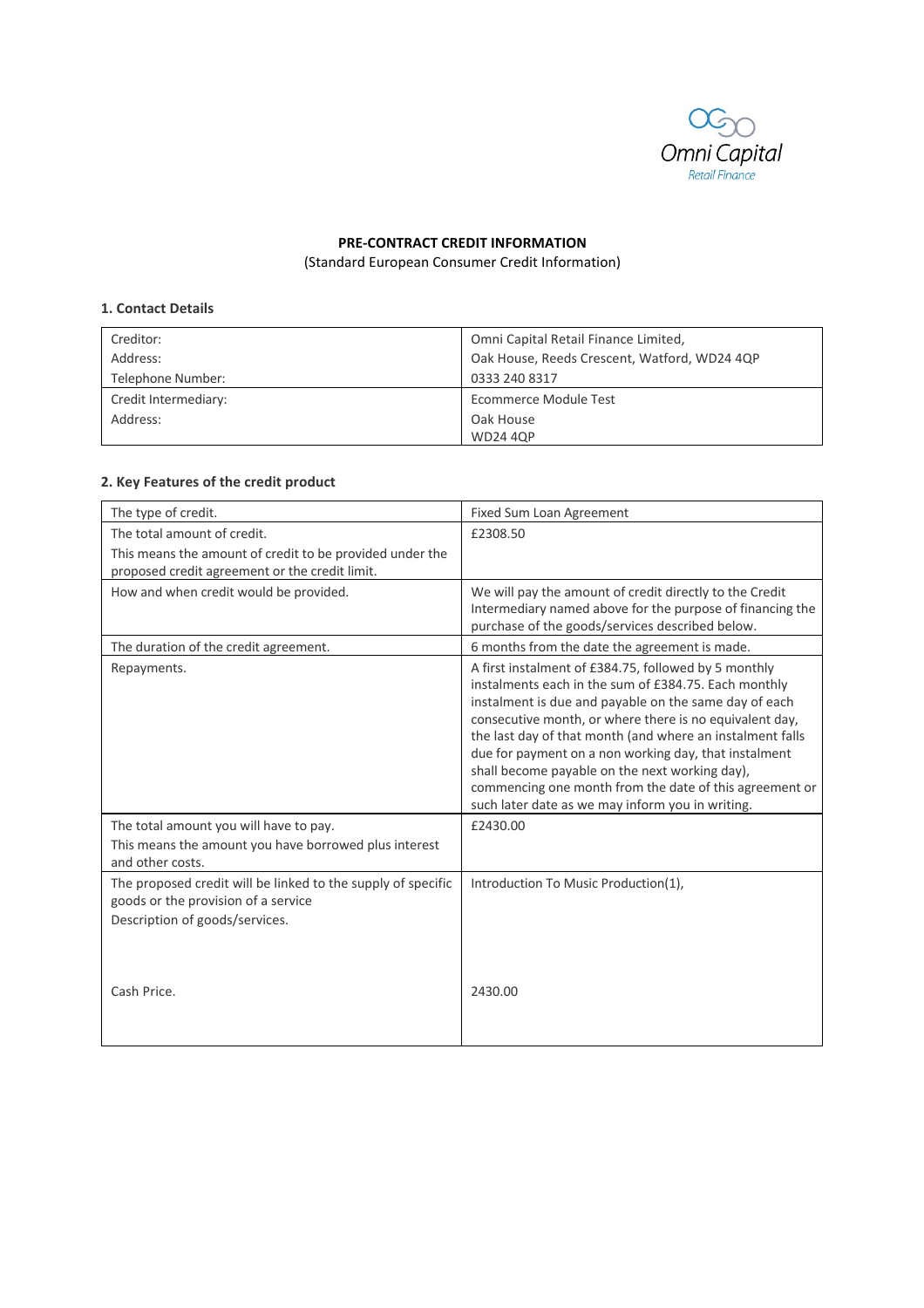# **3. Costs of the credit**

| The rates of interest which apply to the credit agreement.                                                                                                                                     | 0.00% per month. This is a fixed rate                                                                                                                                                                                                                                                                                                                                                                                                                                                                                                                                                                                                   |
|------------------------------------------------------------------------------------------------------------------------------------------------------------------------------------------------|-----------------------------------------------------------------------------------------------------------------------------------------------------------------------------------------------------------------------------------------------------------------------------------------------------------------------------------------------------------------------------------------------------------------------------------------------------------------------------------------------------------------------------------------------------------------------------------------------------------------------------------------|
| Annual Percentage Rate of Charge (APR) This is the total<br>cost expressed as an annual percentage of the total<br>amount of credit.<br>The APR is there to help you compare different offers. | 0.00% APR                                                                                                                                                                                                                                                                                                                                                                                                                                                                                                                                                                                                                               |
| <b>Related costs</b>                                                                                                                                                                           |                                                                                                                                                                                                                                                                                                                                                                                                                                                                                                                                                                                                                                         |
| Charge for using a specific payment method.                                                                                                                                                    | All payments (including payments to settle your account)<br>made by credit or charge card will attract a 2.5% fee.                                                                                                                                                                                                                                                                                                                                                                                                                                                                                                                      |
| Any other costs deriving from the credit agreement.                                                                                                                                            | If any card payment is declined or recalled, or any cheque<br>or postal order is not honoured, we may charge you £12.00<br>on each occasion that this occurs.                                                                                                                                                                                                                                                                                                                                                                                                                                                                           |
| Costs in the case of late payments.                                                                                                                                                            | If you fail to pay an instalment by its due date, we may<br>charge you £12.00 for each occasion that this occurs. We<br>may also charge you interest on the late payment of the<br>whole or part of any instalment from the date it fell due for<br>payment until its actual payment, whether before or after<br>judgment, at the interest rate shown above. We will<br>charge you all reasonable costs incurred in the<br>enforcement of our rights under this agreement, including<br>costs we incur in tracing you if you change your address<br>without telling us, any costs of using a collections agency<br>and any legal costs. |
| Consequences of missing payments.                                                                                                                                                              | Missing payments could have severe consequences for<br>you, including but not limited to, legal action which may<br>incur further costs (see above) and the possibility that your<br>home may be repossessed. Missing payments may make<br>obtaining credit more difficult for you in the future as we<br>may report any non-payment to credit reference agencies.                                                                                                                                                                                                                                                                      |

# **4. Other important legal aspects**

| Right of withdrawal.                                                                         | You have the right to withdraw from the credit agreement<br>before the end of 14 days beginning with the day after the<br>day on which you receive a copy of the executed<br>agreement.                                                                           |
|----------------------------------------------------------------------------------------------|-------------------------------------------------------------------------------------------------------------------------------------------------------------------------------------------------------------------------------------------------------------------|
| Early Repayment.                                                                             | You have the right to repay all or part of the credit early at<br>any time.                                                                                                                                                                                       |
| Consultation with a Credit Reference Agency.                                                 | If we decide not to proceed with your application for credit<br>as a result of information obtained from a credit reference<br>agency, we will tell you that it has been refused on that<br>basis and give you details of the credit reference agency<br>we used. |
| Right to a draft credit agreement.                                                           | You have the right to receive, on request, a copy of the<br>draft credit agreement, free of charge unless we no longer<br>wish to proceed with your application at the time of your<br>request.                                                                   |
| The period of time during which the creditor is bound by<br>the pre-contractual information. | 30 days from the date you receive this information.                                                                                                                                                                                                               |